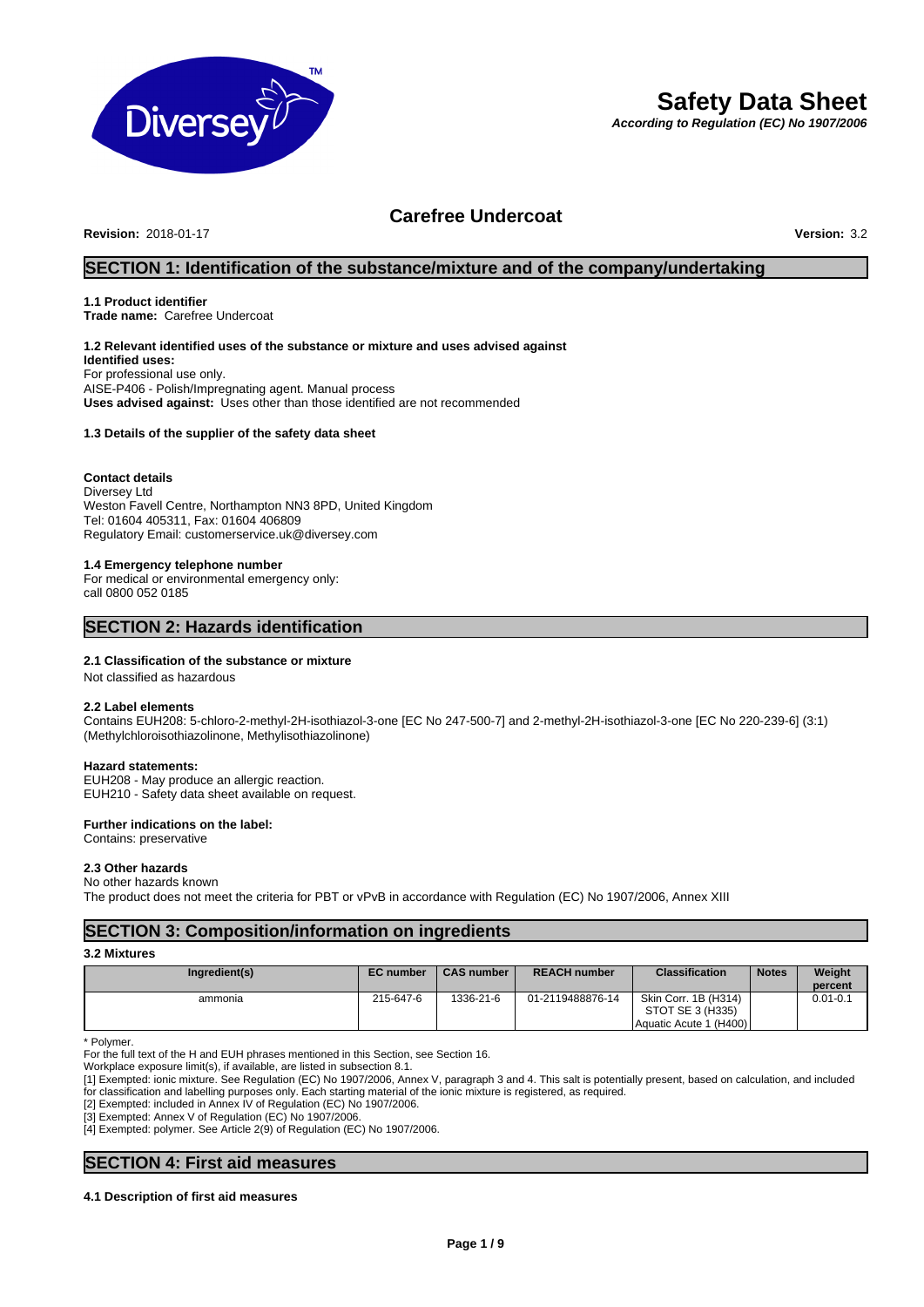#### **Carefree Undercoat**

| Self-protection of first aider:<br>4.2 Most important symptoms and effects, both acute and delayed | Consider personal protective equipment as indicated in subsection 8.2.                                                                                        |
|----------------------------------------------------------------------------------------------------|---------------------------------------------------------------------------------------------------------------------------------------------------------------|
| Ingestion:                                                                                         | attention.<br>Rinse mouth. Immediately drink 1 glass of water. Get medical attention or advice if you feel unwell.                                            |
| Eye contact:                                                                                       | or attention.<br>Rinse cautiously with water for several minutes. If irritation occurs and persists, get medical                                              |
| Inhalation:<br><b>Skin contact:</b>                                                                | Get medical attention or advice if you feel unwell.<br>Wash skin with plenty of lukewarm, gently flowing water. If skin irritation occurs: Get medical advice |

#### **4.2 Most important symptoms and effects, both acute and delayed**

| Inhalation:          | No known effects or symptoms in normal use. |
|----------------------|---------------------------------------------|
| <b>Skin contact:</b> | No known effects or symptoms in normal use. |
| Eye contact:         | No known effects or symptoms in normal use. |
| Ingestion:           | No known effects or symptoms in normal use. |
|                      |                                             |

#### **4.3 Indication of any immediate medical attention and special treatment needed**

No information available on clinical testing and medical monitoring. Specific toxicological information on substances, if available, can be found in section 11.

### **SECTION 5: Firefighting measures**

#### **5.1 Extinguishing media**

Carbon dioxide. Dry powder. Water spray jet. Fight larger fires with water spray jet or alcohol-resistant foam.

#### **5.2 Special hazards arising from the substance or mixture**

No special hazards known.

#### **5.3 Advice for firefighters**

As in any fire, wear self contained breathing apparatus and suitable protective clothing including gloves and eye/face protection.

### **SECTION 6: Accidental release measures**

#### **6.1 Personal precautions, protective equipment and emergency procedures**

No special measures required.

#### **6.2 Environmental precautions**

Do not allow to enter drainage system, surface or ground water. Dilute with plenty of water.

#### **6.3 Methods and material for containment and cleaning up**

Absorb with liquid-binding material (sand, diatomite, universal binders, sawdust).

#### **6.4 Reference to other sections**

For personal protective equipment see subsection 8.2. For disposal considerations see section 13.

# **SECTION 7: Handling and storage**

#### **7.1 Precautions for safe handling**

#### **Measures to prevent fire and explosions:**

No special precautions required.

#### **Measures required to protect the environment:**

For environmental exposure controls see subsection 8.2.

#### **Advices on general occupational hygiene:**

Handle in accordance with good industrial hygiene and safety practice. Keep away from food, drink and animal feeding stuffs. Do not mix with other products unless adviced by Diversey. Wash hands before breaks and at the end of workday. Wash face, hands and any exposed skin thoroughly after handling. Take off immediately all contaminated clothing. Use personal protective equipment as required. Use only with adequate ventilation.

#### **7.2 Conditions for safe storage, including any incompatibilities**

Store in accordance with local and national regulations. Keep only in original container. Store in a closed container. For conditions to avoid see subsection 10.4. For incompatible materials see subsection 10.5.

#### **7.3 Specific end use(s)**

No specific advice for end use available.

### **SECTION 8: Exposure controls/personal protection**

#### **8.1 Control parameters Workplace exposure limits**

Air limit values, if available: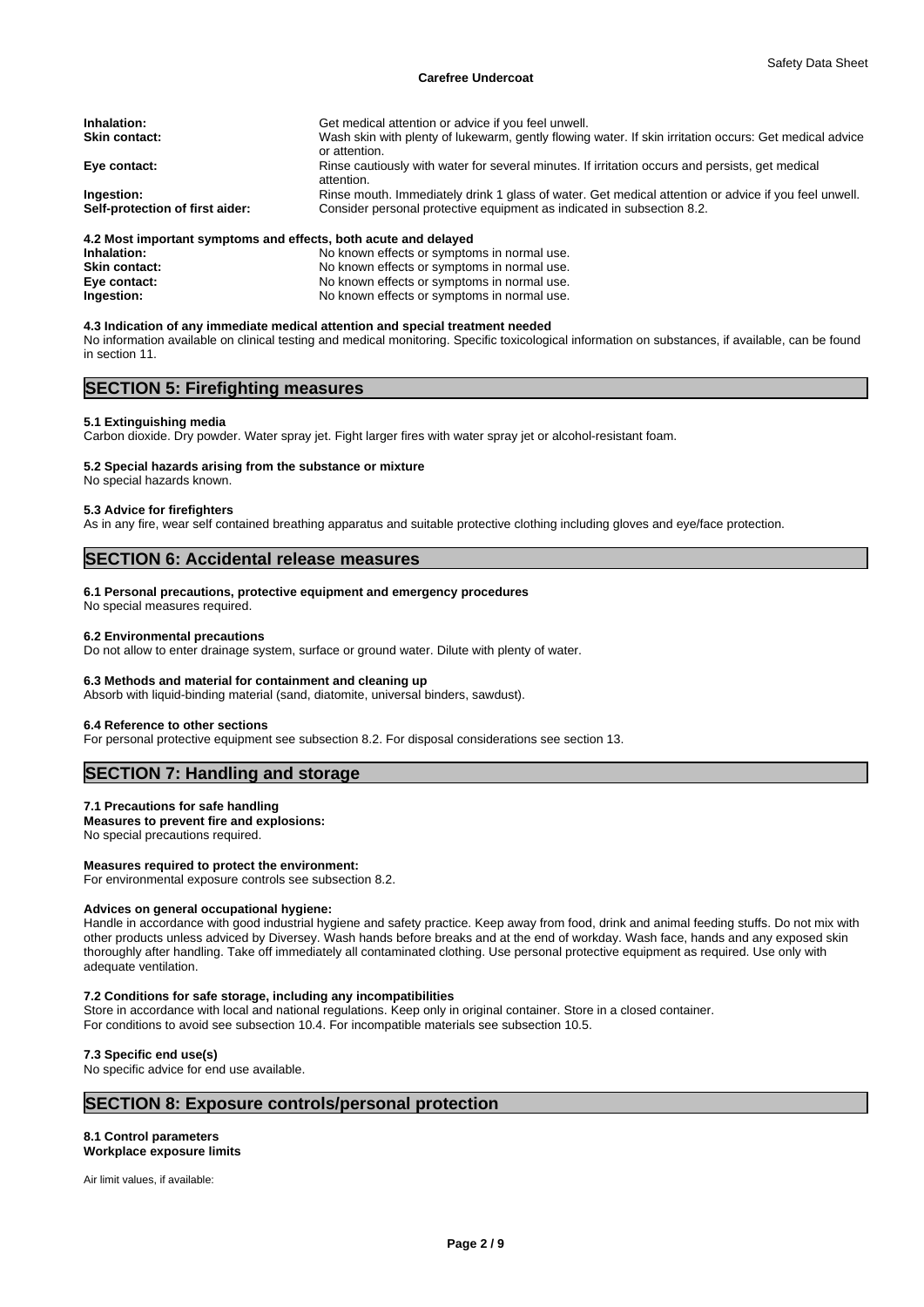#### Biological limit values, if available:

Recommended monitoring procedures, if available:

Additional exposure limits under the conditions of use, if available:

#### **DNEL/DMEL and PNEC values**

#### **Human exposure**

DNEL oral exposure - Consumer (mg/kg bw)

| Ingredient(s) | <b>Short term - Local</b> | <b>Short term - Systemicl</b> | Long term - Local | Long term - Systemic |
|---------------|---------------------------|-------------------------------|-------------------|----------------------|
|               | effects                   | effects                       | effects           | effects              |
| ammonia       |                           |                               |                   |                      |

#### DNEL dermal exposure - Worker

| Ingredient(s) | Short term -<br>Local<br>effects | <b>Short term - Systemicl</b><br>effects (mg/kg bw) | <b>Long term - Local</b><br>effects | I Long term - Systemic I<br>effects (mg/kg bw) |
|---------------|----------------------------------|-----------------------------------------------------|-------------------------------------|------------------------------------------------|
| ammonia       | No data available                | ິ<br>o.o                                            | No data available                   | 6.C                                            |

DNEL dermal exposure - Consumer

| Ingredient(s) | <b>Short term - Local</b><br>effects | <b>Short term - Systemicl</b> | Long term - Local<br>effects | · Svstemic<br>∣ Long term - ∶<br>effects (mg/kg bw) |  |
|---------------|--------------------------------------|-------------------------------|------------------------------|-----------------------------------------------------|--|
|               |                                      | effects (ma/ka bw)            |                              |                                                     |  |
| ammonia       | No data available                    |                               | No data available            |                                                     |  |

| DNEL inhalatory exposure - Worker (mg/m <sup>3</sup> ) |                           |                              |                   |                                 |
|--------------------------------------------------------|---------------------------|------------------------------|-------------------|---------------------------------|
| Ingredient(s)                                          | <b>Short term - Local</b> | <b>Short term - Systemic</b> | Long term - Local | <b>I Long term - Systemic I</b> |
|                                                        | effects                   | effects                      | effects           | effects                         |
| ammonia                                                | 36                        | 47.6                         |                   | 47.6                            |

| DNEL inhalatory exposure - Consumer (mg/m <sup>3</sup> ) |                                      |                                          |                              |                                            |
|----------------------------------------------------------|--------------------------------------|------------------------------------------|------------------------------|--------------------------------------------|
| Ingredient(s)                                            | <b>Short term - Local</b><br>effects | <b>Short term - Systemicl</b><br>effects | Long term - Local<br>effects | <b>I Long term - Systemic I</b><br>effects |
| ammonia                                                  |                                      |                                          |                              |                                            |

#### **Environmental exposure** Environmental exposure - PNEC

| Ingredient(s) | (mg/l) | Surface water, fresh Surface water, marine<br>(mg/l) | Intermittent (mg/l) | Sewage treatment<br>plant (mg/l) |
|---------------|--------|------------------------------------------------------|---------------------|----------------------------------|
| ammonia       | 0.0011 | 0.011                                                |                     |                                  |

Environmental exposure - PNEC, continued

| Ingredient(s) | Sediment, freshwater<br>(ma/kc | Sediment, marine<br>(mg/kg) | Soil (mg/kg) | Air (mq/m <sup>3</sup> ) |
|---------------|--------------------------------|-----------------------------|--------------|--------------------------|
| ammonia       |                                |                             |              |                          |

#### **8.2 Exposure controls**

*The following information applies for the uses indicated in subsection 1.2 of the Safety Data Sheet. If available, please refer to the product information sheet for application and handling instructions. Normal use conditions are assumed for this section.*

*Recommended safety measures for handling the undiluted product:*

| Appropriate engineering controls:<br>Appropriate organisational controls: | No special requirements under normal use conditions.<br>Avoid direct contact and/or splashes where possible. Train personnel.                              |
|---------------------------------------------------------------------------|------------------------------------------------------------------------------------------------------------------------------------------------------------|
| Personal protective equipment                                             |                                                                                                                                                            |
| Eye / face protection:                                                    | Safety glasses are not normally required. However, their use is recommended in those cases<br>where splashes may occur when handling the product (EN 166). |
| Hand protection:                                                          | Rinse and dry hands after use. For prolonged contact protection for the skin may be necessary.                                                             |
| <b>Body protection:</b>                                                   | No special requirements under normal use conditions.                                                                                                       |
| <b>Respiratory protection:</b>                                            | No special requirements under normal use conditions.                                                                                                       |

**Environmental exposure controls:** No special requirements under normal use conditions.

# **SECTION 9: Physical and chemical properties**

**9.1 Information on basic physical and chemical properties Information in this section refers to the product, unless it is specifically stated that substance data is listed**

**Method / remark**

**Physical State:** Liquid **Colour:** Opaque, White **Odour:** Product specific **Odour threshold:** Not applicable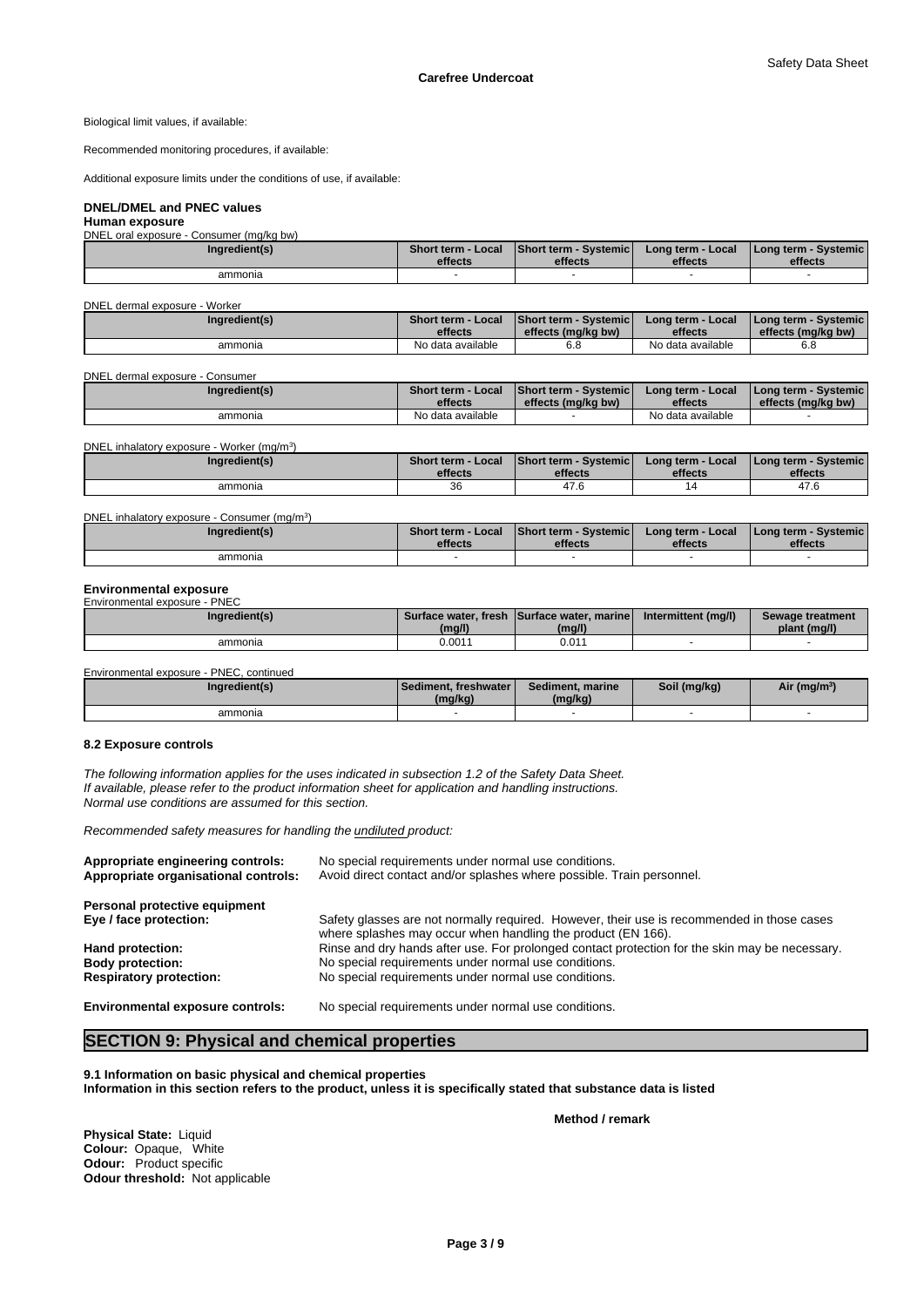#### **pH:** ≈ 9 (neat) **Melting point/freezing point (°C):** Not determined Not relevant to classification of this product **Initial boiling point and boiling range (°C):** Not determined

**Method / remark**

**Method / remark**

**Method / remark**

Substance data, boiling point

| Ingredient(s) | Value | Method           | <b>Atmospheric pressure</b> |  |
|---------------|-------|------------------|-----------------------------|--|
|               | 1001  |                  | (hPa)                       |  |
| ammonia       | 28.5  | Method not aiven |                             |  |

*( UN Manual of Tests and Criteria, section 32, L.2 )* **Flash point (°C):** Not applicable. **Sustained combustion:** Not applicable. **Evaporation rate:** Not determined **Flammability (solid, gas):** Not determined **Upper/lower flammability limit (%):** Not determined

Substance data, flammability or explosive limits, if available:

| dient   | ∠ower limit<br>$\frac{10}{6}$ vol.<br>. Yo | <b>Upper limit</b><br>10/10<br>VUI<br>$\sqrt{0}$ |
|---------|--------------------------------------------|--------------------------------------------------|
| ammonia | ד. שו                                      | $\sim$<br>ບບ.ບ                                   |

### **Vapour pressure:** Not determined

Substance data, vapour pressure

| Ingredient(s) | Value<br><b>TEL</b> | Method           | <b>Temperature</b><br>$10^{\circ}$ |
|---------------|---------------------|------------------|------------------------------------|
| ammonia       | 586500              | Method not aiven | $\sim$<br>∠∪                       |

#### **Solubility in / Miscibility with Water:** Fully miscible **Vapour density:** Not determined **Relative density:** ≈1.03(20°C)

Substance data, solubility in water

| Ingredient(s) | Value<br>(a/l) | Method           | Temperature<br>10P |
|---------------|----------------|------------------|--------------------|
| ammonia       | 100 Soluble    | Method not given | 20                 |

Substance data, partition coefficient n-octanol/water (log Kow): see subsection 12.3

**Decomposition temperature:** Not applicable. **Autoignition temperature:** Not determined **Viscosity:** Not determined **Explosive properties:** Not explosive. **Oxidising properties:** Not oxidising.

9.2 Other information<br>Surface tension (N/m): Not determined **Corrosion to metals:** Not corrosive

Substance data, dissociation constant, if available:

# **SECTION 10: Stability and reactivity**

#### **10.1 Reactivity**

No reactivity hazards known under normal storage and use conditions.

#### **10.2 Chemical stability**

Stable under normal storage and use conditions.

#### **10.3 Possibility of hazardous reactions**

No hazardous reactions known under normal storage and use conditions.

#### **10.4 Conditions to avoid**

None known under normal storage and use conditions.

#### **10.5 Incompatible materials**

None known under normal use conditions.

#### **10.6 Hazardous decomposition products**

None known under normal storage and use conditions.

#### **Method / remark**

Not relevant to classification of this product<br>Weight of evidence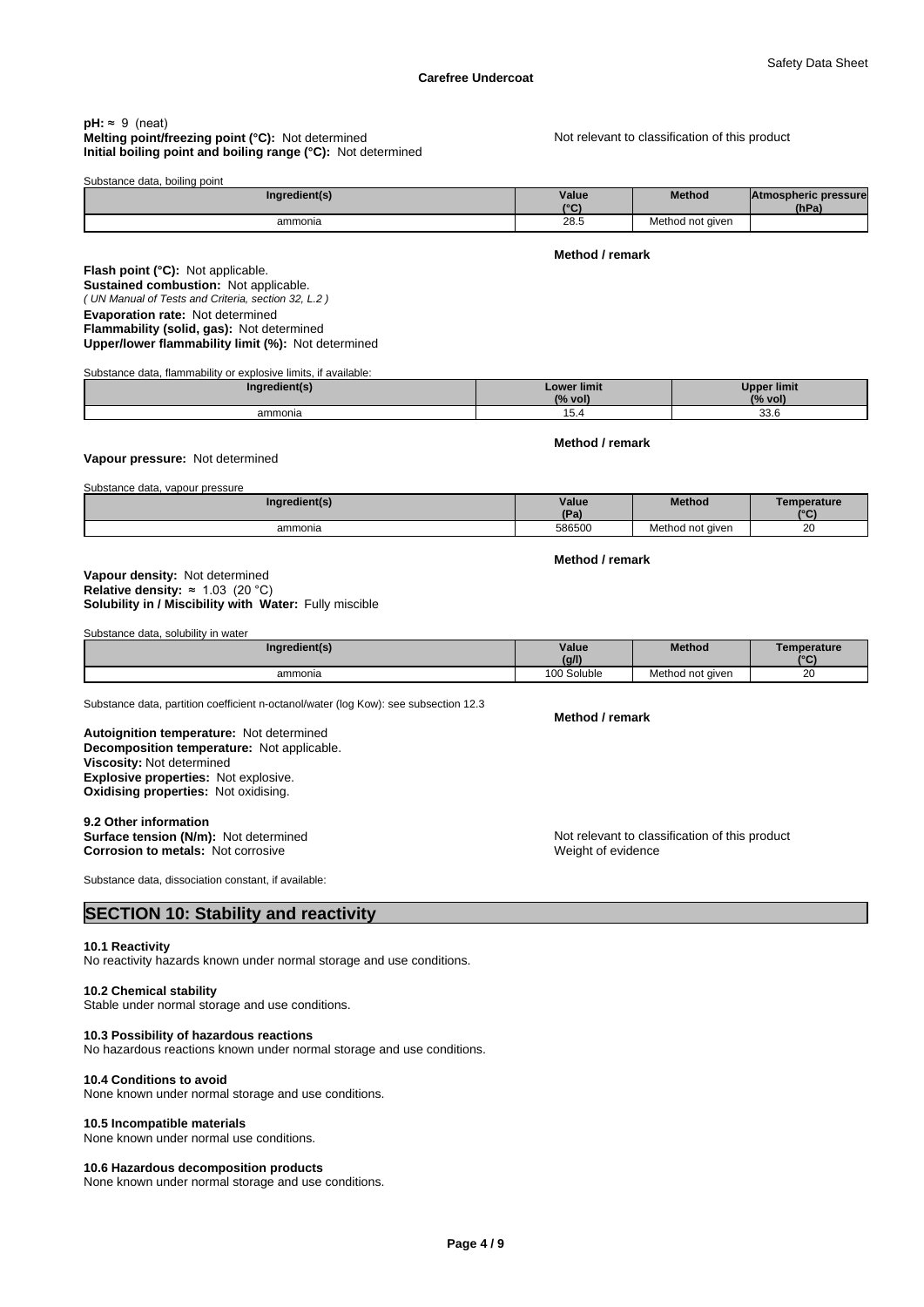# **SECTION 11: Toxicological information**

### **11.1 Information on toxicological effects**

No data is available on the mixture.

Substance data, where relevant and available, are listed below:.

#### **Acute toxicity** Acute oral toxicity

| Ingredient(s) | Endpoint   | Value<br>(mg/kg) | <b>Species</b> | <b>Method</b>    | <b>Exposure</b><br>time (h) |
|---------------|------------|------------------|----------------|------------------|-----------------------------|
| ammonia       | –<br>∟D 50 | 350              | Ra             | Method not given |                             |

Acute dermal toxicity

| Ingredient(s) | Endpoint | Value<br>(mg/kg)     | <b>Species</b> | Method | <b>Exposure</b><br>time (h) |
|---------------|----------|----------------------|----------------|--------|-----------------------------|
| ammonia       |          | No data<br>available |                |        |                             |

| Acute inhalative toxicity |                        |                 |                |                  |                             |  |  |  |  |  |
|---------------------------|------------------------|-----------------|----------------|------------------|-----------------------------|--|--|--|--|--|
| Ingredient(s)             | Endpoint               | Value<br>(mg/l) | <b>Species</b> | <b>Method</b>    | <b>Exposure</b><br>time (h) |  |  |  |  |  |
| ammonia                   | $\sim$<br>$-$<br>LV 50 | 7.035           | Rat            | Method not given | 0.5                         |  |  |  |  |  |

#### **Irritation and corrosivity** Skin irritation and corrosivity

| Ingredient(s) | Result    | Species | <b>Method</b>    | Exposure time |
|---------------|-----------|---------|------------------|---------------|
| ammonia       | Corrosive |         | Method not aiven |               |

| Eve irritation and corrosivity |               |         |                       |            |
|--------------------------------|---------------|---------|-----------------------|------------|
| Ingredient(s)                  | Result        | Species | <b>Method</b>         | osure time |
| ammonia                        | Severe damage |         | Method not<br>: aiven |            |

Respiratory tract irritation and corrosivity

| Ingredient(s) | Result            | <b>Species</b> | <b>Method</b>    | Exposure time |
|---------------|-------------------|----------------|------------------|---------------|
| ammonia       | Irritating to     |                | Method not aiven |               |
|               | respiratory tract |                |                  |               |

# **Sensitisation** Sensitisation by skin contact

| <b>UCHSHOUTHEV SNILL COLLECT</b> |                         |       |                  |               |
|----------------------------------|-------------------------|-------|------------------|---------------|
| anar<br>янь                      | Result                  | ecies | Method           | -time<br>чнь. |
| ammonia                          | .<br>Not<br>sensitising |       | not given<br>- - |               |

Sensitisation by inhalation

| uent(s*<br>.nar                                      | रesult                        | Species | <b>Method</b> | osure time |
|------------------------------------------------------|-------------------------------|---------|---------------|------------|
| ammonia<br>$\sim$ $\sim$ $\sim$ $\sim$ $\sim$ $\sim$ | ) data available<br>∖l∩<br>٦U |         |               |            |

**CMR effects (carcinogenicity, mutagenicity and toxicity for reproduction)**

| Mutagenicity |               | . . | . . | -- |                              |  |  |                             |                              |                            |
|--------------|---------------|-----|-----|----|------------------------------|--|--|-----------------------------|------------------------------|----------------------------|
|              | Ingredient(s) |     |     |    | <b>Result (in-vitro)</b>     |  |  | <b>Method</b><br>(in-vitro) | Result (in-vivo)             | <b>Method</b><br>(in-vivo) |
|              | ammonia       |     |     |    | No evidence for mutagenicity |  |  |                             | No evidence for mutagenicity |                            |

#### **Carcinogenicity**

| Inaredient( | .<br>tec:                       |
|-------------|---------------------------------|
| ammonia     | No.<br>data available<br>$An+n$ |

#### Toxicity for reproduction

| Ingredient(s) | Endpoint | <b>Specific effect</b> | Value<br>$(mg/kg$ bw/d) | Species | <b>Method</b> | <b>Exposure</b><br>time | <b>Remarks and other effects</b><br>reported |
|---------------|----------|------------------------|-------------------------|---------|---------------|-------------------------|----------------------------------------------|
| ammonia       |          |                        | No data                 |         |               |                         | No evidence for reproductive                 |
|               |          |                        | available               |         |               |                         | toxicity                                     |

**Repeated dose toxicity** Sub-acute or sub-chronic oral toxicity

| Ingredient(s) | Endpoint     | Value<br>(mg/kg bw/d) | <b>Species</b> | <b>Method</b>       | Itime (davs) | <b>Exposure Specific effects and organs L</b><br>affected |
|---------------|--------------|-----------------------|----------------|---------------------|--------------|-----------------------------------------------------------|
| ammonia       | <b>NOAEL</b> | 68                    |                | Method not<br>aiven |              |                                                           |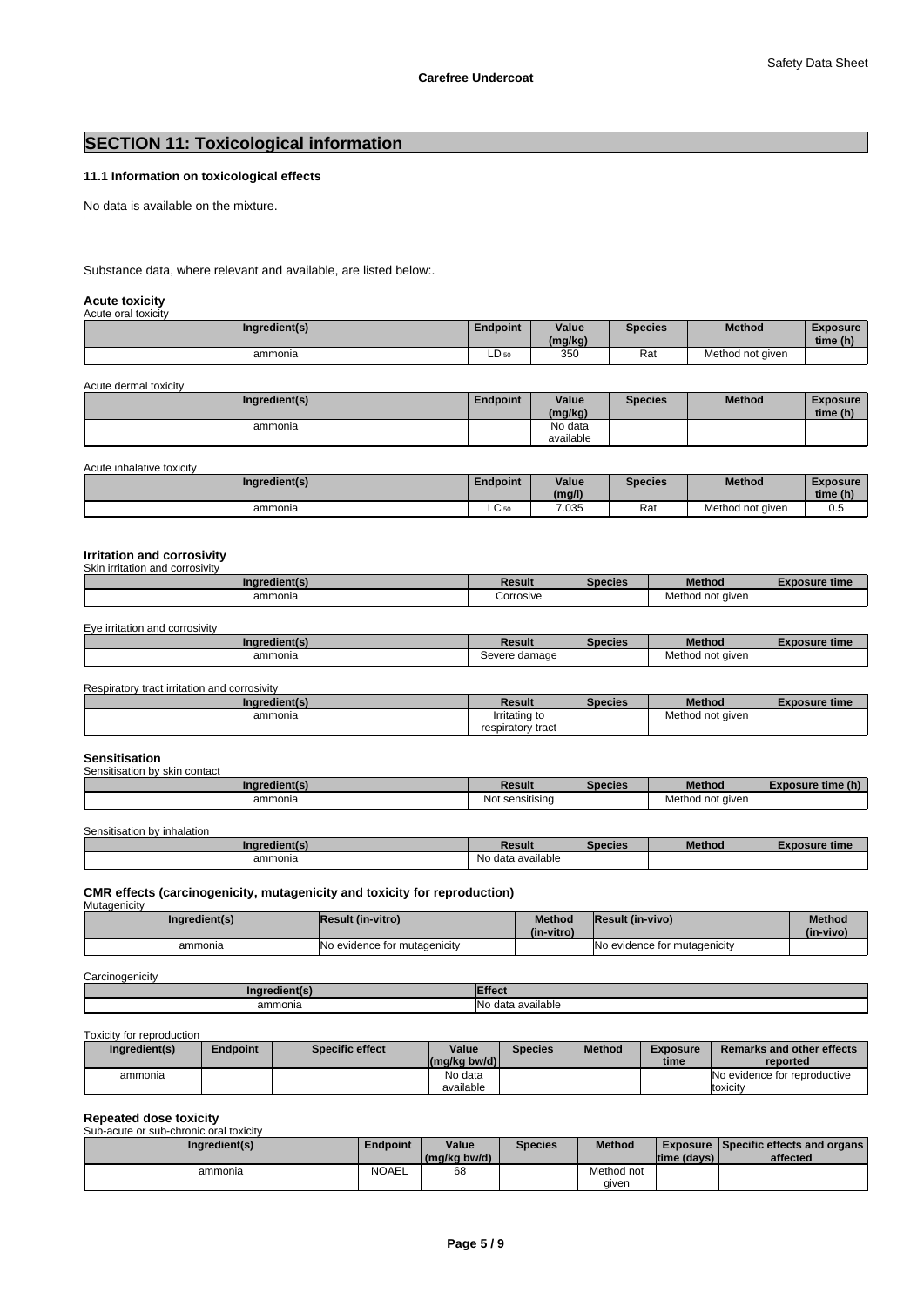#### Sub-chronic dermal toxicity

| Ingredient(s) | Endpoint | Value<br>(mg/kg bw/d) | Species | <b>Method</b> | $ time$ (days) | <b>Exposure Specific effects and organs</b><br>affected |
|---------------|----------|-----------------------|---------|---------------|----------------|---------------------------------------------------------|
| ammonia       |          | No data<br>available  |         |               |                |                                                         |

#### Sub-chronic inhalation toxicity

| Ingredient(s) | <b>Endpoint</b> | Value<br>(ma/ka bw/d) | <b>Species</b> | <b>Method</b> | ltime (davs) | <b>Exposure Specific effects and organs I</b><br>affected |
|---------------|-----------------|-----------------------|----------------|---------------|--------------|-----------------------------------------------------------|
| ammonia       |                 | No data<br>available  |                |               |              |                                                           |

#### Chronic toxicity

| Ingredient(s) | <b>Exposure</b><br>route | Endpoint | Value<br>$\left \frac{\text{mag}}{\text{kg}}\right $ bw/d) | <b>Species</b> | <b>Method</b> | <b>Exposure</b><br>time | Specific effects and<br>organs affected | Remark |
|---------------|--------------------------|----------|------------------------------------------------------------|----------------|---------------|-------------------------|-----------------------------------------|--------|
| ammonia       |                          |          | No data                                                    |                |               |                         |                                         |        |
|               |                          |          | available                                                  |                |               |                         |                                         |        |

#### STOT-single exposure

| . |
|---|
|   |

# STOT-repeated exposure

| ammonia | .<br>Allabas<br>. |
|---------|-------------------|
|         |                   |

#### **Aspiration hazard**

Substances with an aspiration hazard (H304), if any, are listed in section 3. If relevant, see section 9 for dynamic viscosity and relative density of the product.

#### **Potential adverse health effects and symptoms**

Effects and symptoms related to the product, if any, are listed in subsection 4.2.

# **SECTION 12: Ecological information**

#### **12.1 Toxicity**

No data is available on the mixture.

Substance data, where relevant and available, are listed below:

# **Aquatic short-term toxicity** Aquatic short-term toxicity - fish

| Ingredient(s) | <b>Endpoint</b> | Value<br>(mg/l) | Species    | Method           | Exposure<br>time (h) |
|---------------|-----------------|-----------------|------------|------------------|----------------------|
| ammonia       | ᄔᅛ              | 2.48<br>0.56 -  | --<br>Fish | Method not given | 96                   |

Aquatic short-term toxicity - crustacea

| Ingredient(s) | <b>Endpoint</b>  | Value<br>(mg/l) | <b>Species</b>          | Method           | <b>Exposure</b><br>time (h) |
|---------------|------------------|-----------------|-------------------------|------------------|-----------------------------|
| ammonia       | EC <sub>50</sub> | 22.8            | Daphnia<br>magna Straus | Method not given |                             |

Aquatic short-term toxicity - algae

| Ingredient(s) | Endpoint | Value<br>(mg/l) | <b>Species</b> | <b>Method</b> | <b>Exposure</b><br>time (h) |  |
|---------------|----------|-----------------|----------------|---------------|-----------------------------|--|
| ammonia       |          | No data         |                |               |                             |  |
|               |          | available       |                |               |                             |  |

| Aquatic short-term toxicity - marine species |                 |           |                |               |                 |  |  |  |  |
|----------------------------------------------|-----------------|-----------|----------------|---------------|-----------------|--|--|--|--|
| Ingredient(s)                                | <b>Endpoint</b> | Value     | <b>Species</b> | <b>Method</b> | <b>Exposure</b> |  |  |  |  |
|                                              |                 | (mg/l)    |                |               | time (davs)     |  |  |  |  |
| ammonia                                      |                 | No data   |                |               |                 |  |  |  |  |
|                                              |                 | available |                |               |                 |  |  |  |  |

Impact on sewage plants - toxicity to bacteria

| Ingredient(s) | Endpoint | Value     | <b>Inoculum</b> | <b>Method</b> | <b>Exposure</b> |
|---------------|----------|-----------|-----------------|---------------|-----------------|
|               |          | (mg/l)    |                 |               | time            |
| ammonia       |          | No data   |                 |               |                 |
|               |          | available |                 |               |                 |

#### **Aquatic long-term toxicity**

| Aquatic long-term toxicity - fish |          |        |                |               |                 |                         |  |  |
|-----------------------------------|----------|--------|----------------|---------------|-----------------|-------------------------|--|--|
| Ingredient(s)                     | Endpoint | Value  | <b>Species</b> | <b>Method</b> | <b>Exposure</b> | <b>Effects observed</b> |  |  |
|                                   |          | (mg/l) |                |               | time            |                         |  |  |
|                                   |          |        |                |               |                 |                         |  |  |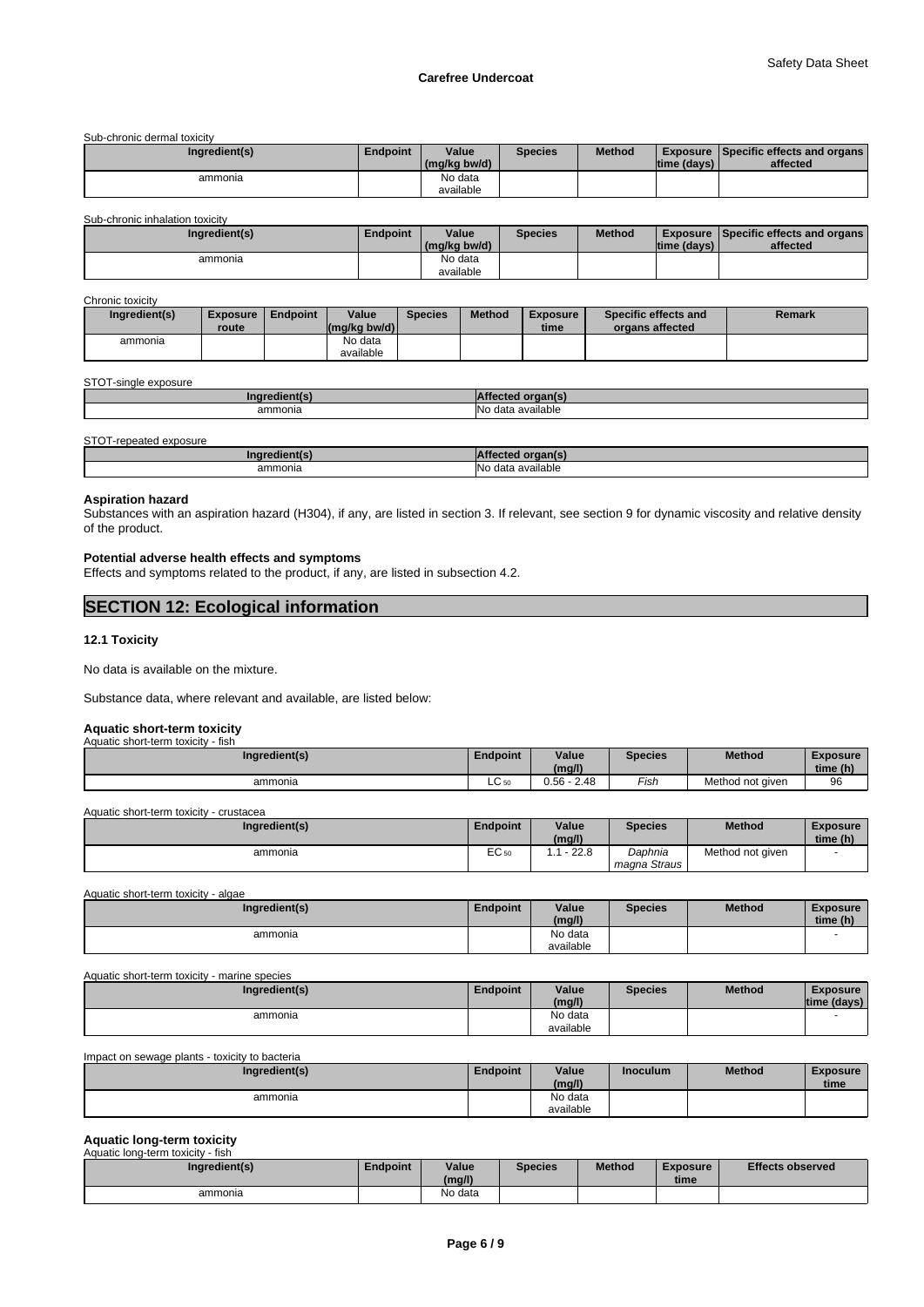| Aquatic long-term toxicity - crustacea |          |                      |                |               |                  |                         |
|----------------------------------------|----------|----------------------|----------------|---------------|------------------|-------------------------|
| Ingredient(s)                          | Endpoint | Value<br>(mg/l)      | <b>Species</b> | <b>Method</b> | Exposure<br>time | <b>Effects observed</b> |
| ammonia                                |          | No data<br>available |                |               |                  |                         |

Aquatic toxicity to other aquatic benthic organisms, including sediment-dwelling organisms, if available:

| Ingredient(s) | Endpoint | Value<br>(mg/kg dw<br>sediment) | <b>Species</b> | <b>Method</b> | <b>Exposure</b><br>time (days) $\vert$ | <b>Effects observed</b> |
|---------------|----------|---------------------------------|----------------|---------------|----------------------------------------|-------------------------|
| ammonia       |          | No data<br>available            |                |               |                                        |                         |

#### **Terrestrial toxicity**

Terrestrial toxicity - soil invertebrates, including earthworms, if available:

| Ingredient(s) | <b>Endpoint</b> | Value<br>(mg/kg dw<br>soil) | <b>Species</b> | <b>Method</b> | <b>Exposure</b><br>$ time$ (days) $ $ | <b>Effects observed</b> |
|---------------|-----------------|-----------------------------|----------------|---------------|---------------------------------------|-------------------------|
| ammonia       |                 | No data                     |                |               |                                       |                         |
|               |                 | available                   |                |               |                                       |                         |

#### Terrestrial toxicity - plants, if available:

| Ingredient(s) | Endpoint | Value<br>(mg/kg dw<br>soil) | <b>Species</b> | <b>Method</b> | <b>Exposure</b><br>$ time$ (days) $ $ | <b>Effects observed</b> |
|---------------|----------|-----------------------------|----------------|---------------|---------------------------------------|-------------------------|
| ammonia       |          | No data<br>available        |                |               | . .                                   |                         |

#### Terrestrial toxicity - birds, if available:

| .             |                 |           |                |               |                                   |                         |
|---------------|-----------------|-----------|----------------|---------------|-----------------------------------|-------------------------|
| Ingredient(s) | <b>Endpoint</b> | Value     | <b>Species</b> | <b>Method</b> | <b>Exposure</b><br>Itime (davs) I | <b>Effects observed</b> |
| ammonia       |                 | No data   |                |               |                                   |                         |
|               |                 | available |                |               |                                   |                         |

Terrestrial toxicity - beneficial insects, if available:

| Ingredient(s) | Endpoint | Value<br>(mg/kg dw<br>soil) | <b>Species</b> | <b>Method</b> | <b>Exposure</b><br>$ time$ (days) $ $ | <b>Effects observed</b> |
|---------------|----------|-----------------------------|----------------|---------------|---------------------------------------|-------------------------|
| ammonia       |          | No data                     |                |               | -                                     |                         |
|               |          | available                   |                |               |                                       |                         |

#### Terrestrial toxicity - soil bacteria, if available:

| Ingredient(s) | Endpoint | Value<br>(mg/kg dw<br>soil) | <b>Species</b> | <b>Method</b> | Exposure<br> time (days) | <b>Effects observed</b> |
|---------------|----------|-----------------------------|----------------|---------------|--------------------------|-------------------------|
| ammonia       |          | No data                     |                |               |                          |                         |
|               |          | available                   |                |               |                          |                         |

#### **12.2 Persistence and degradability**

**Abiotic degradation**

Abiotic degradation - photodegradation in air, if available:

Abiotic degradation - hydrolysis, if available:

Abiotic degradation - other processes, if available:

# **Biodegradation**

| Ready biodegradability - aerobic conditions |                 |                             |       |               |                                         |
|---------------------------------------------|-----------------|-----------------------------|-------|---------------|-----------------------------------------|
| Ingredient(s)                               | <b>Inoculum</b> | <b>Analytical</b><br>method | DT 50 | <b>Method</b> | <b>Evaluation</b>                       |
| ammonia                                     |                 |                             |       |               | Not applicable (inorganic<br>substance) |

Ready biodegradability - anaerobic and marine conditions, if available:

Degradation in relevant environmental compartments, if available:

#### **12.3 Bioaccumulative potential**

#### Partition coefficient n-octanol/water (log Kow)

| Ingredient(s) | Value                    | Method                                                     | valuation.                                   | тепагм |
|---------------|--------------------------|------------------------------------------------------------|----------------------------------------------|--------|
| ammonia       | $\sim$<br>∪.∠∪<br>$\sim$ | not given<br>Meth<br>าดต<br>י ווטו<br>- 1<br>$\sim$ $\sim$ | <b>IN</b> o<br>bioaccumulation expected<br>. |        |

Bioconcentration factor (BCF)

| <b>PRODUCTION IN AUTHENT IN THE TERM</b> |                   |         |        |            |        |  |  |  |
|------------------------------------------|-------------------|---------|--------|------------|--------|--|--|--|
| Ingredient(s)                            | Value             | Species | Method | Evaluation | Remark |  |  |  |
| ammonia                                  | No data available |         |        |            |        |  |  |  |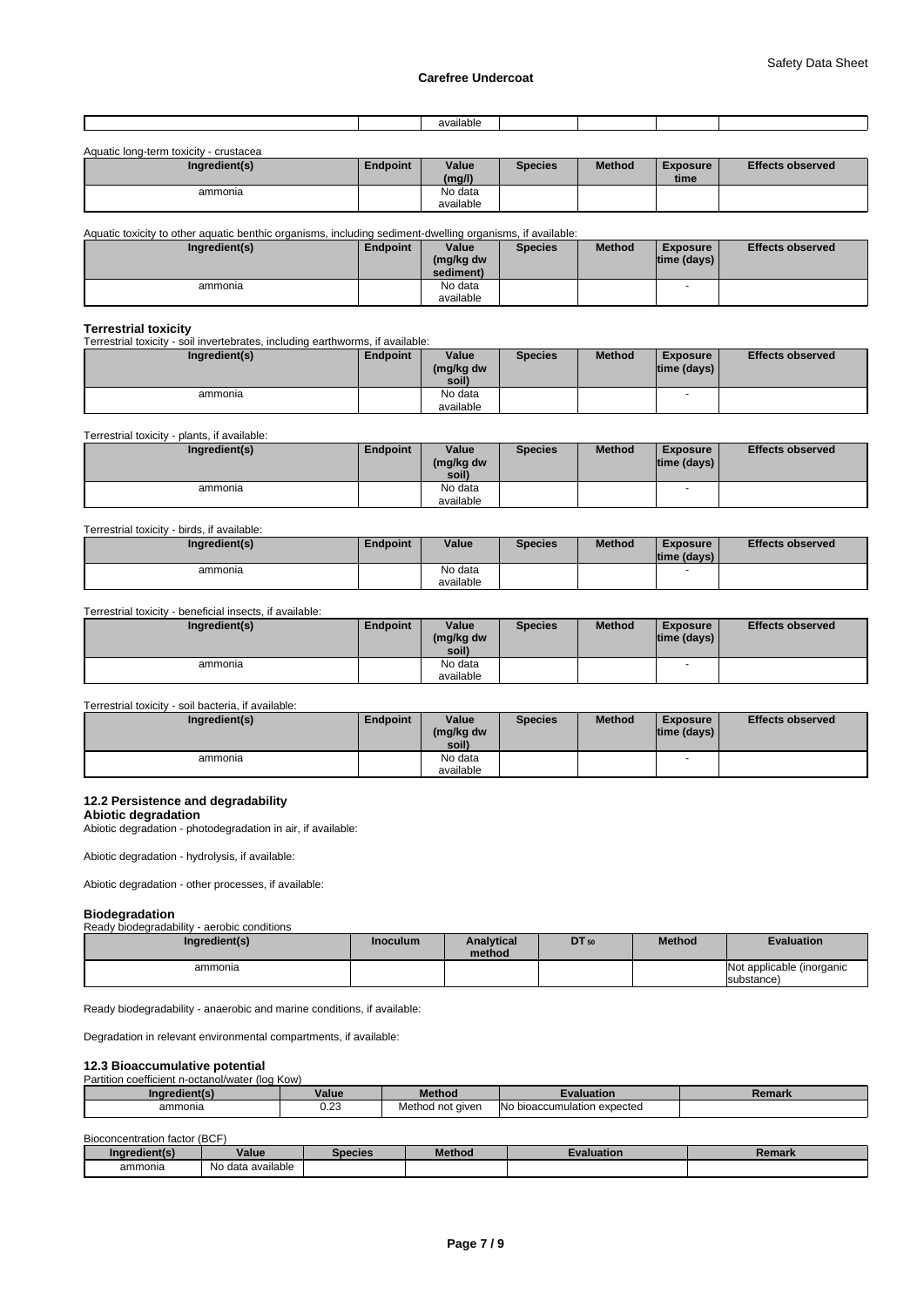#### **12.4 Mobility in soil**

| Adsorption/Desorption to soil or sediment |                                             |                                                  |               |                       |                       |
|-------------------------------------------|---------------------------------------------|--------------------------------------------------|---------------|-----------------------|-----------------------|
| Ingredient(s)                             | <b>Adsorption</b><br>coefficient<br>Log Koc | <b>Desorption</b><br>coefficient<br>Log Koc(des) | <b>Method</b> | Soil/sediment<br>type | <b>Evaluation</b>     |
| ammonia                                   | l No data available I                       |                                                  |               |                       | Low mobillity in soil |

#### **12.5 Results of PBT and vPvB assessment**

Substances that fulfill the criteria for PBT/vPvB, if any, are listed in section 3.

#### **12.6 Other adverse effects**

No other adverse effects known.

### **SECTION 13: Disposal considerations**

#### **13.1 Waste treatment methods**

| Waste from residues / unused<br>products: | The concentrated contents or contaminated packaging should be disposed of by a certified handler<br>or according to the site permit. Release of waste to sewers is discouraged. The cleaned packaging<br>material is suitable for energy recovery or recycling in line with local legislation. |
|-------------------------------------------|------------------------------------------------------------------------------------------------------------------------------------------------------------------------------------------------------------------------------------------------------------------------------------------------|
| European Waste Cataloque:                 | 16 03 06 - organic wastes other than those mentioned in 16 03 05.                                                                                                                                                                                                                              |
|                                           |                                                                                                                                                                                                                                                                                                |

**Empty packaging**

**Recommendation:** Dispose of observing national or local regulations.<br> **Suitable cleaning agents:** Water, if necessary with cleaning agent. Water, if necessary with cleaning agent.

### **SECTION 14: Transport information**

**Land transport (ADR/RID), Sea transport (IMDG), Air transport (ICAO-TI / IATA-DGR)** 

- **14.1 UN number:** Non-dangerous goods
- **14.2 UN proper shipping name:** Non-dangerous goods
- **14.3 Transport hazard class(es):** Non-dangerous goods
- **Class:** -
- **14.4 Packing group:** Non-dangerous goods
- **14.5 Environmental hazards:** Non-dangerous goods
- **14.6 Special precautions for user:** Non-dangerous goods
- **14.7 Transport in bulk according to Annex II of MARPOL and the IBC Code:** Non-dangerous goods

# **SECTION 15: Regulatory information**

**15.1 Safety, health and environmental regulations/legislation specific for the substance or mixture**

#### **EU regulations:**

Regulation (EC) No 1272/2008 - CLP • Regulation (EC) No. 1907/2006 - REACH

**Authorisations or restrictions (Regulation (EC) No 1907/2006, Title VII respectively Title VIII):** Not applicable.

#### **15.2 Chemical safety assessment**

A chemical safety assessment has not been carried out on the mixture

# **SECTION 16: Other information**

*The information in this document is based on our best present knowledge. However, it does not constitute a guarantee for any specific product features and does not establish a legally binding contract*

#### **SDS code:** MSDS6790 **Version:** 3.2 **Revision:** 2018-01-17

**Reason for revision:** This data sheet contains changes from the previous version in section(s):, 2

#### **Classification procedure**

The classification of the mixture is in general based on calculation methods using substance data, as required by Regulation (EC) No 1272/2008. If for certain classifications data on the mixture is available or for example bridging principles or weight of evidence can be used for classification, this will be indicated in the relevant sections of the Safety Data Sheet. See section 9 for physical chemical properties, section 11 for toxicological information and section 12 for ecological information.

#### **Full text of the H and EUH phrases mentioned in section 3:**

- H314 Causes severe skin burns and eye damage.
- H335 May cause respiratory irritation.
- H400 Very toxic to aquatic life.

# **Abbreviations and acronyms:**

• AISE - The international Association for Soaps, Detergents and Maintenance Products

- DNEL Derived No Effect Limit
- EUH CLP Specific hazard statement
- PBT Persistent, Bioaccumulative and Toxic